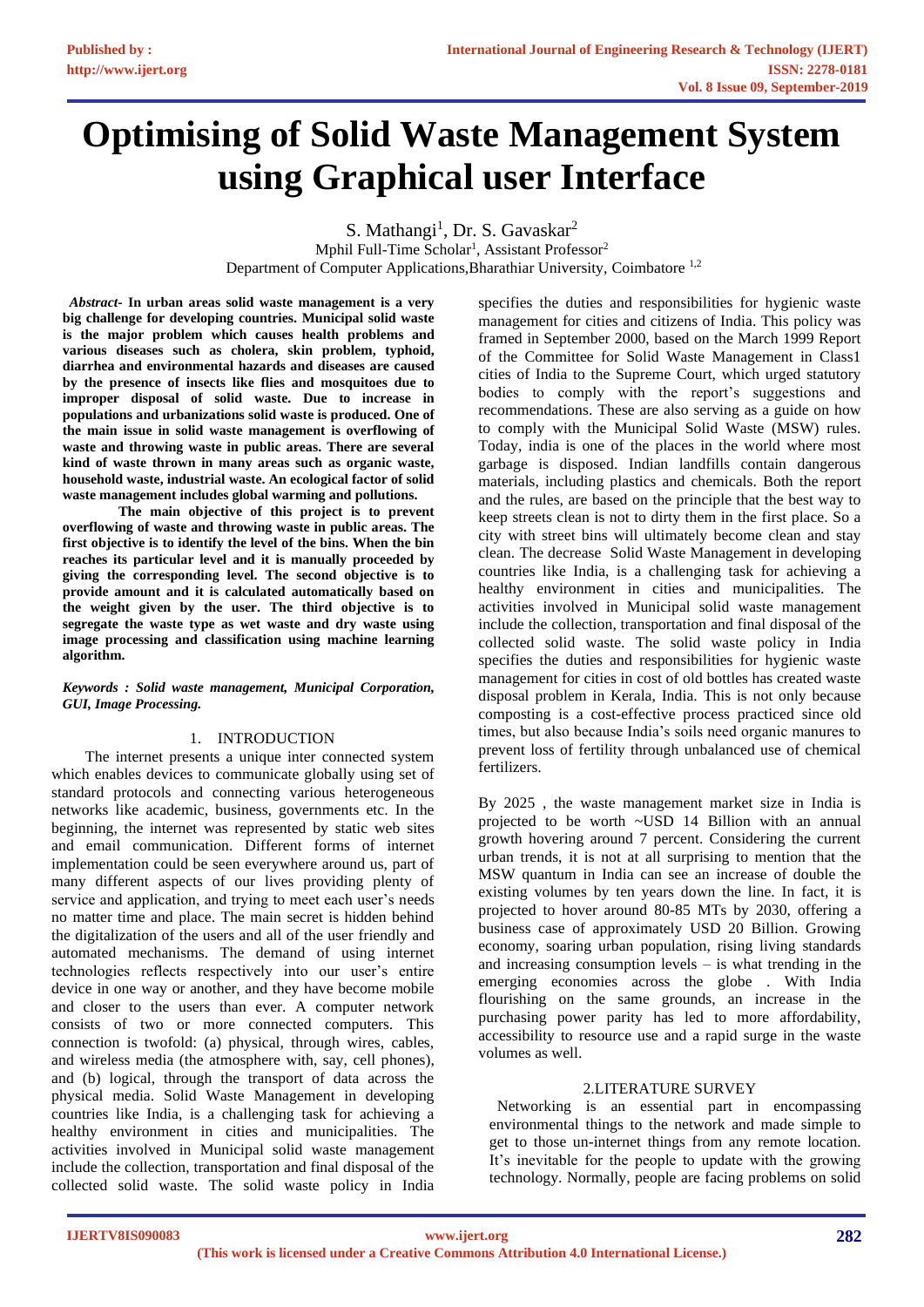waste management. In this research,we have analyzed some of the existing works on solid waste management. The works are categorized as segregating of waste such as wet waste and dry waste, giving level of the bin and providing amount. The action or process of interacting with others to exchange information and develop professional or social contacts. The linking of computers to allow them to operate interactively. It connects as or operates with a network. Interact with others to exchange information and develop professional or social contacts. Computer networks also differ in their design approach. The two basic forms of network design are called client/server and peer-to-peer. Client-server networks feature centralized server computers that store email, Web pages, files and or applications accessed by client computers and other client devices. On a peer-to-peer network, conversely, all devices tend to support the same functions. Client-server networks are much more common in business and peer-to-peer networks more common in homes.

**[1] S. R. Jino Ramson et Al.** (2018) proposed a variety of technologies provided solution for innumerable problems. Solid waste management is the method of collecting, transporting, processing or dumping, managing and monitoring the waste materials. Radio Frequency Identification (RFID) and Wireless Sensor Networks (WSNs) plays a vital role in the field of solid waste management. A small number of RFID and WSNs based solid waste bin level monitoring systems have been deployed to handle solid wastes. This article presents the review of various bin level monitoring systems with the insight for advanced researches in the field of waste management.**[2] K. Al-Jubori et al.** (2018) reviewed a Collecting, transport, disposal, and managing Municipal Solid Waste (MSW) within urban context is a challenge worldwide. It directly impacts; environmental, health and economic aspects of modern and smart urban cities. MSW transport is the most expensive item in MSW management and in some cases might take up most of the municipalities' budget. This paper is aimed at developing a framework that can be utilized in planning and determining the optimum MSW transportation route. Samples from developed, developing and under developed countries were studied thoroughly. Selecting the optimal route depends on a whole array of information that include; cost, time, environment, etc. The proposed framework provides the advantage of both static and dynamic routing models. ArcGIS network analysis and multi-level criteria are used to locate the optimum route. From the review of the previous literature, it is expected that the proposed framework would yield an acceptable semi optimum route comparable to other commonly used algorithms such as ant-colony organization (ACO), genetic algorithm, backtracking search algorithm, or mix-integer programming. It is expected that the proposed framework, when developed and implemented, will help create a smart MSW management system.

#### *2.1 REVIEWS ON SOLID WASTE MANAGEMENT SYSTEM*

**[1] Ruhin Mary Sajiet et al.** (2016) describes a survey based on Smart Garbage

Management using sensor. This system also involves different smart garbage management ideas that can be simply implemented and it uses sensors, microcontrollers and GSM module are used

to assure the cleaning of garbage bins when the garbage bin level reaches its limit. The proper action will be process if the garbage bin is not cleaned in specific time and then the record is send to the higher authorities and take actions against the contractor. This process also helps to identify the fake reports and can reduce the corruption in this management. This reduces the overall expenditure which is associated with the waste collection. Sensors used here will show the different levels of garbage in the garbage bins and when the threshold level gets crossed the weight sensors gets activated to send its particular output. This process are performed for collecting the details of smart waste management to identify effective way which will be useful

for providing sanitation. This survey will be helpful in identifying all possible smart waste management methods that can be implemented to make city clean.

#### **[2] Norfadzlia MohdYusof et al.** (2016) proposed the development of smart waste bin

management system to measure the level of waste generated in the garbage bin and if it reaches the particular destination an alert message is send to the municipality. In proposed system, ultrasonic sensor are used to measure the level of waste produced, GSM module are used to send message to the particular location, Arduino Uno are used to control the system operation. When the bins are filled and almost filled an alert message and warning will be sending to the municipality. The height or the level of the waste bin can be measured by using ultrasonic sensor and by the process of Arduino Uno information is received, it will determine whether the garbage level has been surpassing the threshold level, there are two threshold levels sets: the first threshold is at 70% of the bin height, and the second threshold is set at 90% of the bin height. If the garbage level in the bin is crossing the first threshold level, then the first warning message is generated and sent to the municipality. Besides, the green LEDs will be turned ON in order to alert all the residents at every floor Next, if the garbage level in the bin is crossing the second threshold level, then the second warning message is generated and sent to the municipality. In this case, all the residents will be alerted when the red LEDs are turned ON. **[3] Anitha A et al.** (2017) proposed an immediate cleaning of waste bins. As dustbin is considered as a basic need to maintain the level of cleanliness in the city, so it is very important to clean the and it is placed at the top of the bin which will be helpful in sending the information to the corporation office that the level of the garbage bin reaches its maximum level. As soon as possible the garbage bin should be emptied. By using this process minimum number of smart bins can be used for the whole city.

**[3] Dr.Vinayak Bharadi et al.** (2017) proposed a framework to collect garbage in cities in smarter way. Each bin is fitted with sensors which are used to receive a command based on the garbage level and according to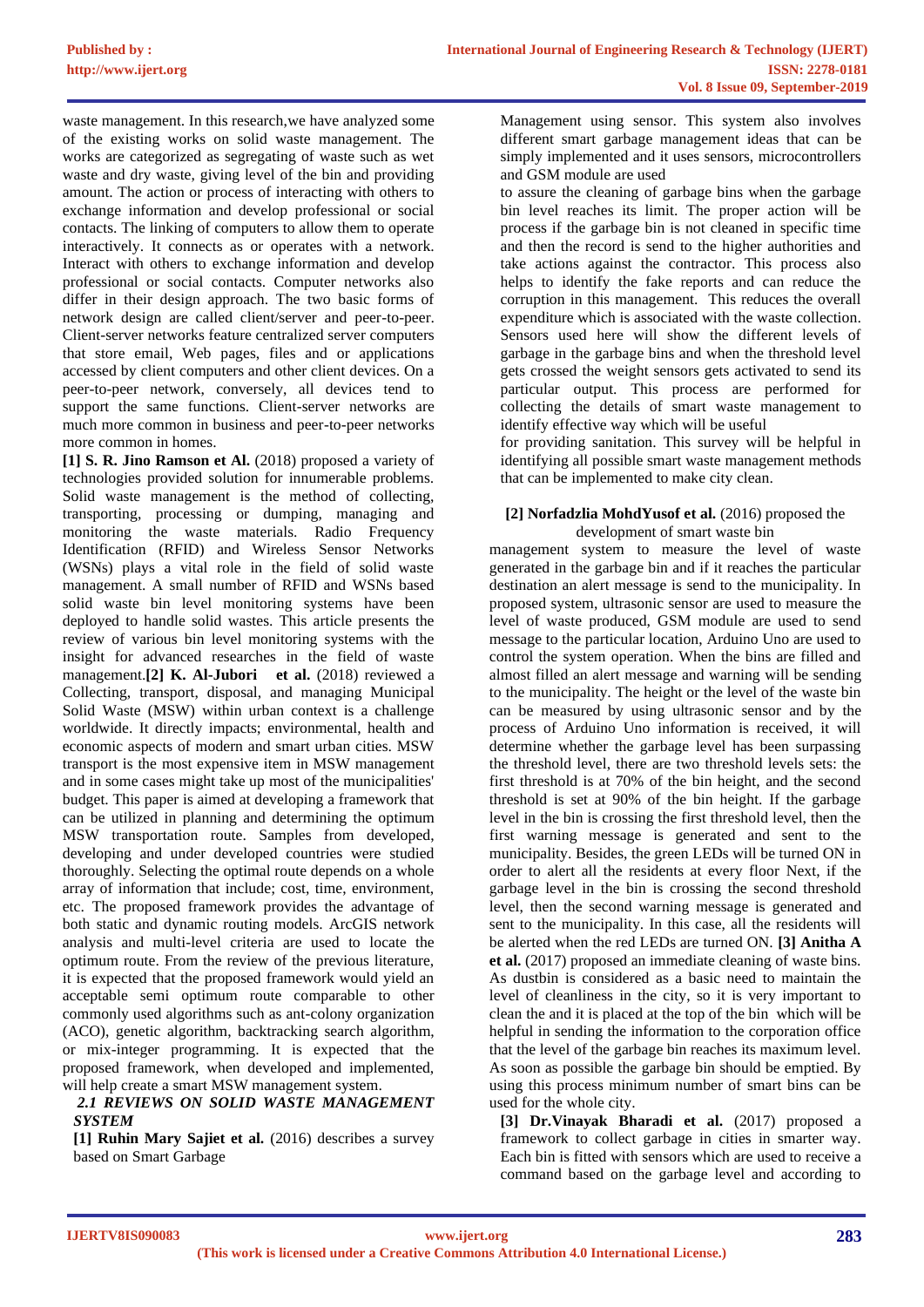this the priority level is provided. The garbage truck will first reaches the place where the bin is filled depending on the filled level of garbage bins the garbage truck are visited to save time and power. **[4] Kanubhai K. Patel et al.** (2017) developed smart waste bin and solution for effective waste monitoring and management using arduino hardware and the level of the garbage bins are continuously monitored through sensors.LED panel used for displaying the status of the bin whether the level is high, low and more than middle. Developed smart waste bins and system have initially installed in the campussized area.

**[5] S. Vinoth Kumar et al.** (2017) offers an IOT based smart waste clean management system to check the level of waste in the dustbins using sensors. Through GSM/GPRS system altered to concern authorized if detected immediately. Microcontroller used as an interface between the GPRS/GSM and sensor. Android application is to develop and monitor the information related to various level of waste in different location. Android application is developed to find the various level of waste in different locations. **[6] Dung D. VU et al.** (2017) provides a new method of smart waste city management to

make the city clean and at the same time with low cost. They have used sensor models which are used to measure and detect the data and transmit the data via internet. The data collection includes the trash bin's serial number and go location i.e. to identify a person or device by means

of digital information processed via the Internet. This is preceded using some of the technique such as classification, graph theory and regression. These methods are managed efficiently by predicting the status of waste, location of the trash bin is classified and the amount of waste is monitored. **[7] Aaditya Jain et al.** (2017) worked on the process of solid waste generated at global levels or at local regions. Solid waste is not disposed properly and these pollute the components

of green environment such as land, air and water at global and regional levels. Due to increase in generating waste quantity, there is a increase in urban society. The overflow of garbage in all public places where people move creates unhygienic situations and may cause injurious diseases to nearby person.. To overcome this situation the waste in the dustbins are monitored with the help of sensors and information is passed through GSM/GPRS to required control room. The

communication of sensor system with GSM is process through microcontroller. To monitor the information for waste android application are used for different locations.

**[8]Namakam bomuyunda et al**.(2017) exploits the solution to provide a smart garbage monitoring which will allow the city authorities for resources in garbage collection and to provide a display place that allow efficient collection of garbage. Sensor device are developed to monitor the status of the garbage bin. The collected data from each of the garbage bin will be displayed on the webpage so that it can alert to the authorities of various status of garbage bin in that particular area. The collection of data is stored for each

garbage bins so that it can provide analytical information for each of the garbage collection areas. Route planning should be

provided for the collection based on the priorities of each bin and selected fill level. Each node of sensors enters into the database and directly receives any data back from the server. The stored information on the server is made to access through webpage as well as to a mobile phone. **[9]Sagnik Kanta et al**. (2017) reviewed garbage monitoring system using IOT. It helps to develop and to eradicate or to minimize the disposal of garbage. Arduino is equipped with the objects, microcontroller transceivers' for the purpose of suitable protocol stack and digital communication to communicate with the uses and one another. **[10] Krishna Nirde et al**. (2017) proposed a wireless solid waste management system for smart cities which allows Municipal Corporation to remotely monitor real time status of the bin through web server to keep cities clean and efficient. Two sensing systems are used in this process such as waste filled level sensing and weight sensing. The waste filled level sensing is based on the measurement and weight sensing is used to estimate the weight. In this method

when the bins reaches its maximum level, an alert message will be sent via SMS through GSM module placed at bins so the respective department will send garbage truck where the garbage is to be collected. **[11] Dr.N.Sathish Kumar et al**. (2017) describes the smart alert system for garbage clearance by giving an alert signal to the municipal web server for instant cleaning of dustbin with proper verification based on level of garbage filling. This is done by using ultrasonic sensor which are interfaced with Arduino UNO which is used to check the filled level garbage in garbage bin and

send sends the alert to the municipal web server if garbage bin gets filled. With the aid of RFID tag the driver confirms whether the garbage bin is empty. RFID is a computing technology that is used for verification process and in addition, it also enhances the smart garbage alert system by

providing automatic identification of garbage filled in the dustbin and sends the status of clean up to the server affirming that the work is done. Android application is developed to link a web server to intimate the alerts from microcontroller to perform remote monitoring of cleaning process done by the workers and notifications are send using Wi-Fi module to android application. **[12]** P.SivaNagendra Reddy et al. (2017) offers an effective garbage collection using Embedded System. The aim of this method is to collect waste in dumping vehicles and whenever the bin is filled to particular levels the module which is placed on the bin will send an alert message to server node and then from server node the message is again send to the concerned authorities. In this method ultrasonic sensor are used to measure the dust level inside the dustbin. Controller in this design is used by Arduino. Whenever the dust in dust bin reaches the threshold

level it will send the information to server node using Bluetooth. Server node receives the values given by the sensing node and it alerts the user by sending an SMS to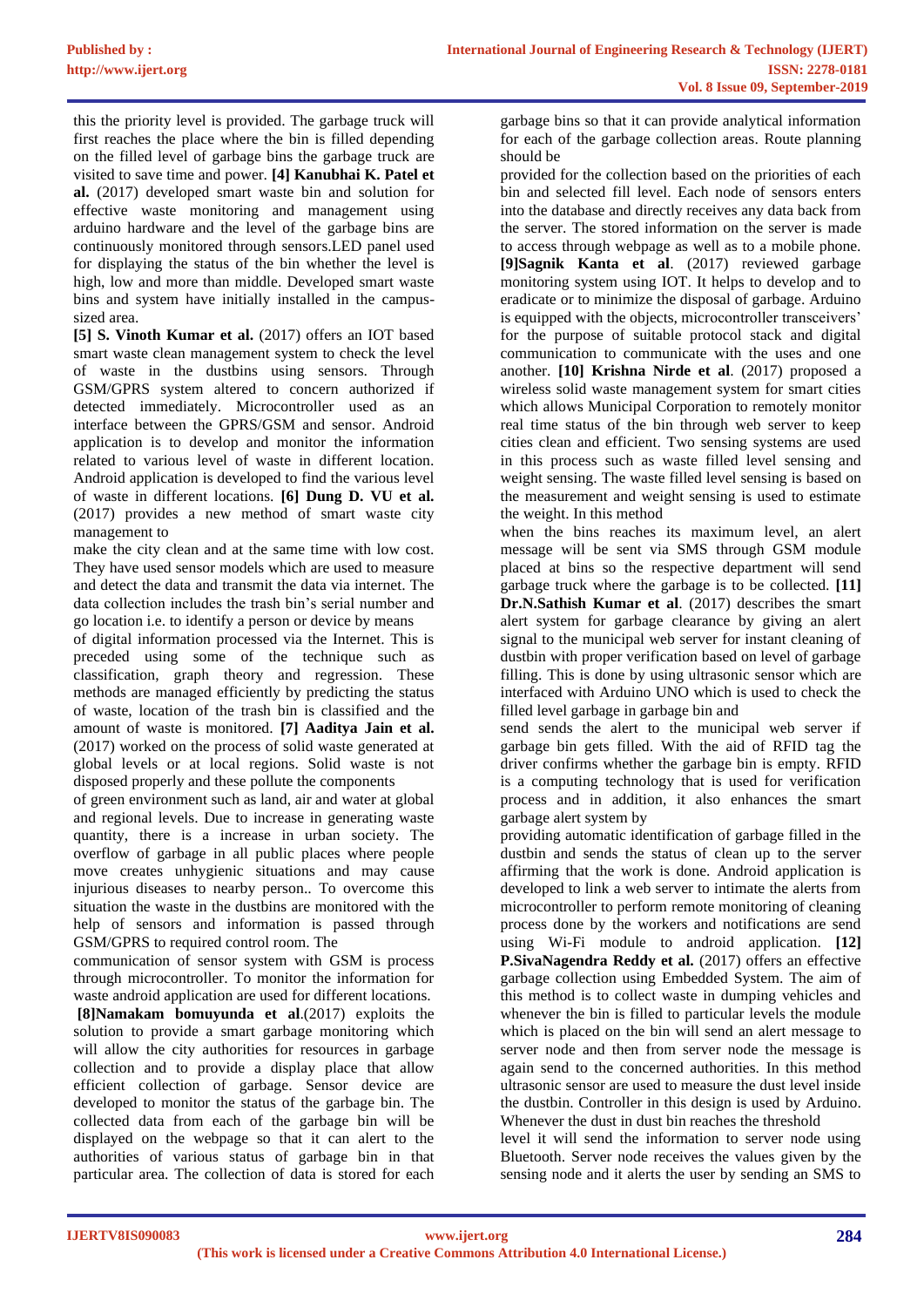the concerned authorities through the GSM module. If the hazardous gases released by the Garbage by using MQ4 sensor alerts the user by sending alert message and preventive measures. Bluetooth and Global System for Mobile Communication (GSM) are the Wireless communication modules. The levels of the garbage are detected by the Arduino then the data will be processed. The processed data is transmitted through wireless network to the master Arduino UNO. **[13] Prof. Dr. Sandeep M et al**. (2017) proposed smart garbage monitoring using IOT helps to eradicate or to minimize the disposal of garbage. This system monitors the garbage bins and informs about the level of garbage collected in the garbage bins via a web page and it also uses

ultrasonic sensors placed in the bin to detect the level of the garbage and compare it with the trash bins. It also uses Arduino family microcontroller, LCD screen, Wi-Fi modem for sending data and a buzzer. The system is powered by a 12V transformer. The LCD screen is used to display the status of the level of garbage collected in the bins. **[14] Gaikwad Prajakta et al**. (2017) worked on the process of automatic garbage collection

and information is gathered based on the process of image and GSM module. The aim of this work is fixing a camera at each and every bin at collecting point with load sensor placed at the bottom of the garbage bin. Threshold level is set which compares the output of camera and load sensor. With the help of microcontroller the comparison is done. The level of garbage in the can and from the load cell sensor can be analyzed to know the weight of garbage bin. The threshold level information is processed that is controller checks whether it is exceeded or not. GSM module acts as the controller which sends a message to Garbage collection local office to notify

that garbage bin is exceeded its capacity and disposal of waste is required. The authority will send the garbage bin collecting vehicle to collect the garbage with the mechanism of robot. **[15] Md Manik Mian et al**. (2017) compared municipal solid waste management in china. And other developing countries to analyze and identify the problems of existing MSWM, and evaluated suggestion to overcome the limitations. The main factors of increasing MSWM in China are due to economic growth and rapid urbanization. The increasing rate of incineration unit and disposal capacity is higher than the landfill. A proper taxation system for MSW disposal is not fully implemented in China, which has a negative impact on overall MSW recycling. The comparative study of MSWM revealed that the source separation MSW collection, effective landfill location and management, high energy recovery from incineration plants, increase waste recycling and disposal in China for MSWM need to be improved. **[16] Monjur Mourshed et al**. (2017) prevent a system for managing the plastic waste production and current plastic waste management system in Bangladesh have been reviewed extensively. The proposed system will execute the quality of plastic waste management offers enormous energy from waste in Bangladesh. There is a lack of different factors such as policy, economic resources, in appropriate technology,

regulatory, lack of awareness of the mass community people, environmental effect, mass community people and inadequately trained manpower to manage the plastic waste properly. The municipal authority had a micro level initiatives could not help to solve the solid waste plastic problem in the cities and towns. **[17] Shinjini Ray et al.** (2017) propose an IOT based optimization technique for garbage collection system to monitor garbage collection. This system is not only to monitor the garbage collection but also optimize it, using machine learning. It utilize is K Means Clustering, widely used in data mining and analytics. Ultrasonic sensor is used to find dustbin's current content level. If the level reaches threshold percentage of the total capacity of the dustbin, it informs our servers, via an online application programming interface and it stores related data – fill time, cleanup time, and location. Algorithm is used to show the locations and also to determine the times of the day, when a regular cleanup should be performed for the maximum possible portion of the day. This process is inspected individually scanning out – items which are the furthest away from its closest centroid; and multiple items related to the same dustbin**. [18] Palaghat Yaswanth Sai et al.** (2017) implements an idea of IOT based on smart garbage bin with the help of water proof sensors which are placed at the particular level of the garbage bin connected to arduino and esp8266 wifi module. When the level of the garbage reaches its particular height it will immediately process the information the information to the web based software as garbage is being filled by using wifi module. If once it reaches its limit the message will be send to the garbage bin driver using GSM. **[18] Monika K A et al**. (2017) presents a smart bin with a microcontroller based on the platform of Aurdino Uno board which is interfaced with GSM modem and Ultrasonic sensor. To

measure the status of the bin an ultrasonic sensor is placed at the top of the bin. When the dustbin is being filled, remaining height from the threshold height will be displayed with the help of programmed arduino. If the garbage reaches the threshold level ultrasonic sensor will trigger the GSM modem which will continuously alert the authority until the garbage bin gets cleaned. **[19] Ruhin Mary Saji et al**. (2017) describes a survey based on on Smart Garbage Management using IoT. This system also involves different smart garbage management ideas that can be simply implemented and it uses sensors, microcontrollers and GSM module are used

to assure the cleaning of garbage bins when the garbage bin level reaches its limit. The proper action will be processed if the garbage bin is not cleaned in specific time and the record is send to higher authorities. This process also helps to identify the fake reports and can reduce the corruption in this management. Sensors used here will show the different levels of garbage in the garbage bins and when the threshold level gets crossed the weight sensors gets activated to send its particular output. 2.3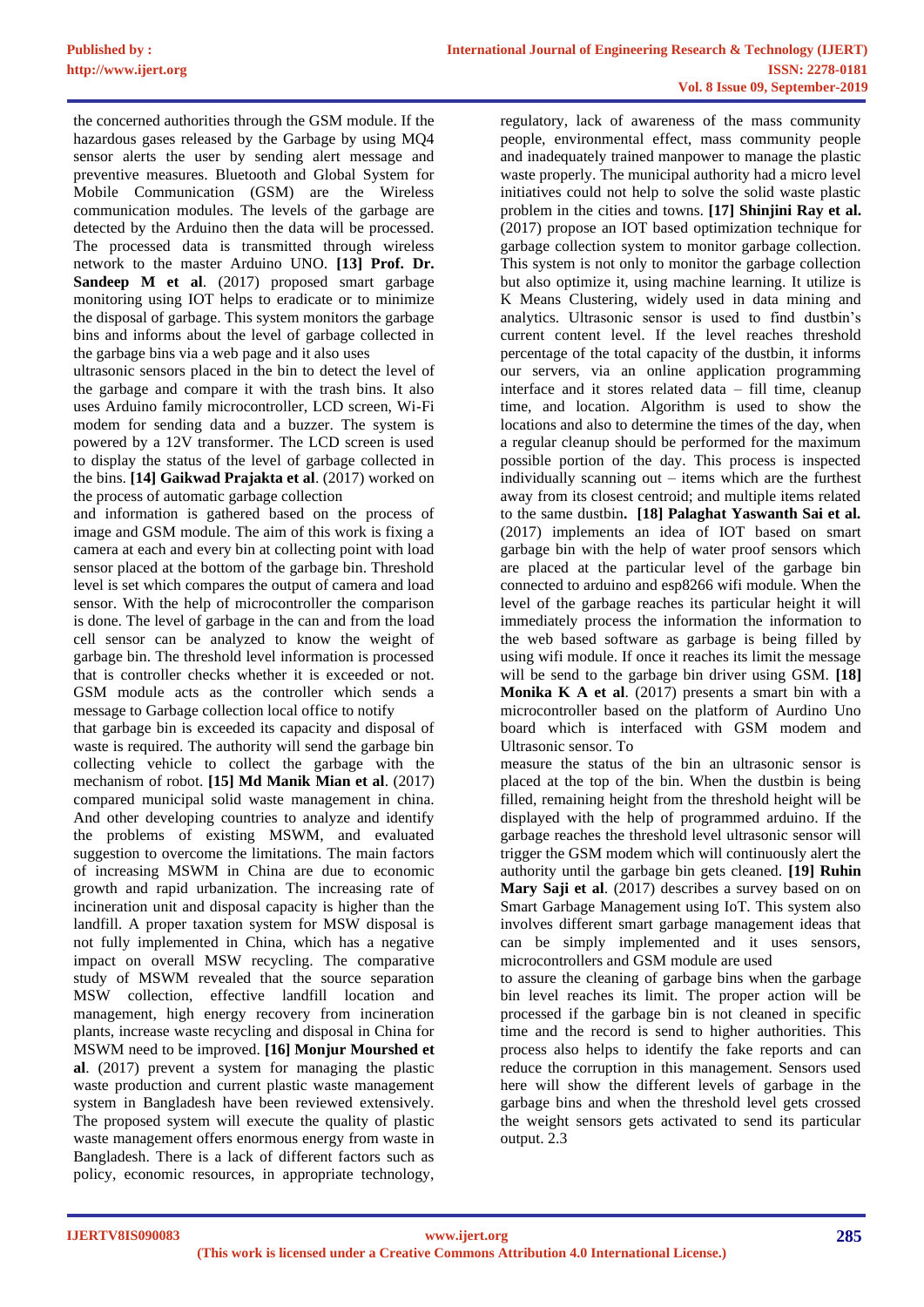#### *2.2 REVIEWS ON SUPPORT VECTOR MACHINE ON NETWORK*

Support-vector machines (SVMs, also support-vector networks) are supervised learning models with associated learning algorithms that analyze data used for classification and regression analysis. Given a set of training examples, each marked as belonging to one or the other of two categories, an SVM training algorithm builds a model that assigns new examples to one category or the other, making it a non-probabilistic binary linear classifier although methods such as Platt scaling exist to use SVM in a probabilistic classification setting. An SVM model is a representation of the examples as points in space, mapped so that the examples of the separate categories are divided by a clear gap that is as wide as possible. New examples are then mapped into that same space and predicted to belong to a category based on which side of the gap they fall. **[1] Danish Rafique et al**. (2018) describes a Machine Learning for NetworkAutomation:Overview,Architecture, and Applications Networks are complex interacting systems involving cloud operations, core and metro transport, and mobile connectivity all the way to video streaming and similar user applications. With localized and highly engineered operational tools, it is typical of these networks to take days to weeks for any changes, upgrades, or service deployments to take effect. Machine learning, a sub-domain of artificial intelligence, is highly suitable for complex system representation. In this tutorial paper, we review several machine learning concepts tailored to the optical networking industry and discuss algorithm choices, data and model management strategies, and integration into existing network control and management

tools. It describes four networking case studies in detail, covering predictive maintenance, virtual network topology management, capacity optimization, and optical spectral analysis.

# 3.METHODOLOGY OF THE RESEARCH WORK

We always face across dustbins in the streets where we either have to touch or press the lid by our feet to make it open, or in many cases we come across has uncovered dustbins. So, to improve the cleaning system here I'm presenting here a digital dustbin. One of the main concerns with our environment has been a solid waste management which impacts the health and environment of our society. The detection, monitoring and management of wastes is one of the primary problems of the present era. The traditional way of manually monitoring the wastes in waste bins is a cumbersome process and utilizes more human effort, time and cost which can easily be avoided with our present technologies This is our solution, a method in which waste management is automated. This is our Garbage Monitoring system, an innovative way that will help to keep the cities clean and healthy.This section explains the proposed system architecture of solid waste management to avoid throwing of waste in roadsides.

#### *3.1. WORKING PRINCIPLE*

According to the proposed system includes mat lab software. The software uses a Graphical User Interface for the concept less time and fuel consumption Decreased noise, traffic flow and air pollution as a result of fewer trucks on the roads. Our smart operating system enables two-way communication between the dustbin deployed in the city and service operator.

Therefore, the focus is only on collection of route based fill level of the containers. The software installed in process provides information on the level, such as Quarter Level, Half Level and fill level. This information helps determine when and where to prioritize collection. In this way both service providers and citizens benefit from an optimized system which results in major cost savings and less urban pollution. Reduces the infrastructure (trucks, containers), operating (fuel) and maintenance costs of the service by up to 30%. The process is tested with six different images and finding out results depend on that particular image. The result will get differ for each image to find out the type of waste produced. Applying this technology to the city optimizes management, resources and costs, and makes it a "SMART CITY". Historical information on collections helps adapt the deployment of containers to the actual needs of the city, therefore reducing the number of containers that clutter up the road and increasing public parking spaces.

It keeps the surroundings clean and green, free from the bad odor of wastes, emphasizes on healthy environment and keeps cities more beautiful. Reducing manpower required to handle the garbage collection.

# *3.2. MONITORING SYSTEM*

The idea struck us when we observed that the garbage truck use to go around the town to collect solid waste twice a day. Although this system was thorough it was very inefficient. For examples, let's say street A is a busy street and we see that the garbage fills up really fast, whereas maybe street B even after two days the bin isn't even half full. What our system does is it gives a real time indicator of the garbage level in a trash can at any given time. Using that data, we can then optimize waste collection routes and ultimately reduce consumption. The monitoring module will exchange signals with the sensors and sends the data to the server and mobile application. The software will help in detecting the temperature higher than the predefined temperature and Gas will detect the toxic gases produced which can be harmful for the living creatures. The Depth Analysis Algorithm is used to find the level of the bin.

a. Start.

b. Initialize setup, Calculate depth $(X)$  of bin and set multiple threshold level.

c. Set flag  $f = 0$ 

d. Check real time level i.e. fulfillment of garbage in bin and flag status.

e. If level  $> 50\%$  of X and  $f = 0$  then send notification to control station, increase flag by 1 and go to step d.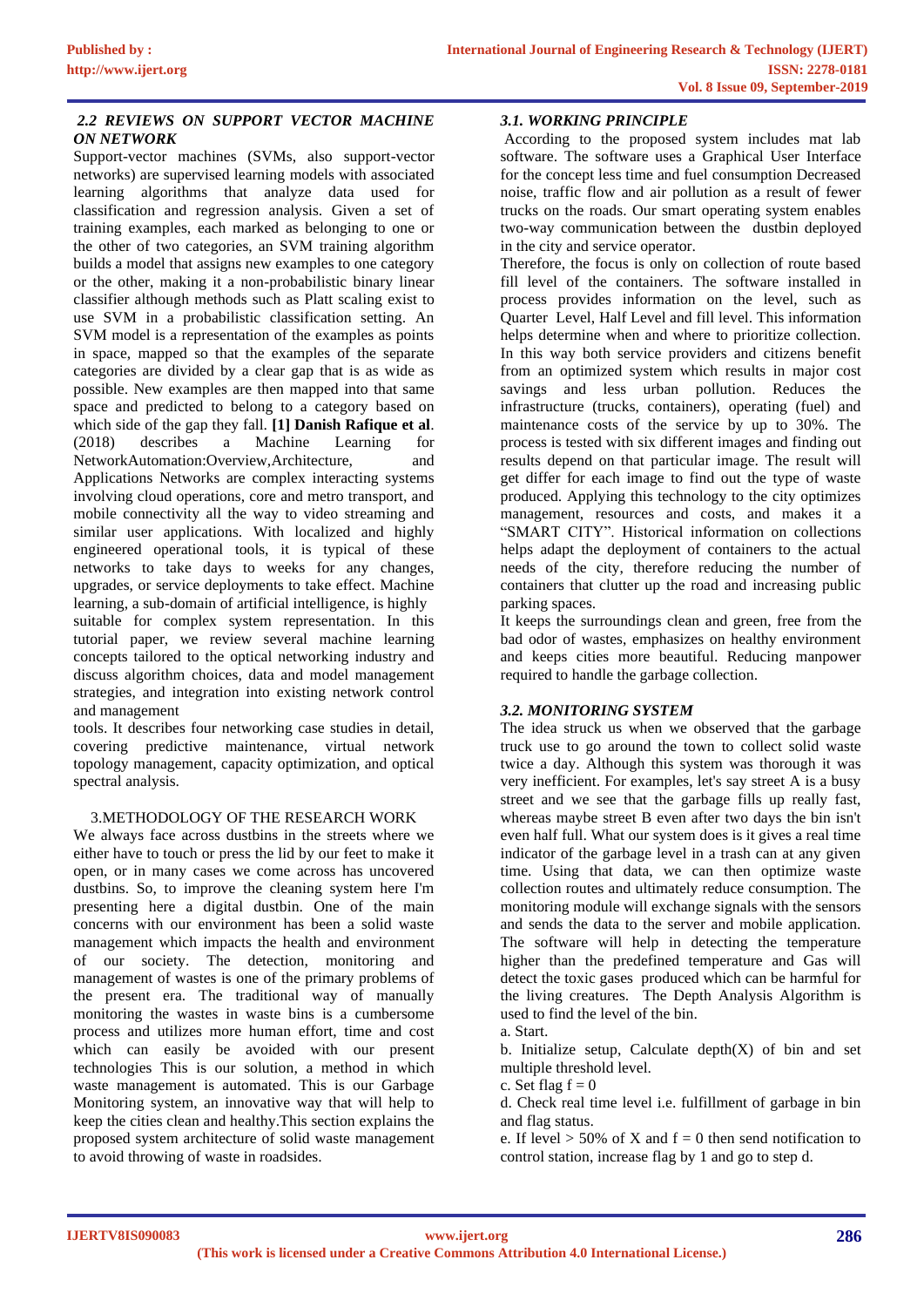f. If level  $> 70\%$  of X and f = 1 then send notification to control station, increase flag by 1 and go to step d. g. If level  $> 90\%$  of X and  $f = 2$  then send notification to control station else go to step c.

h. Stop.

# *3.3. WASTE MANAGEMENT*

Waste management is all the activities and actions required to manage waste from its inception to its final disposal. This includes collection, transportation, treatment and disposal of waste together with monitoring and regulation. Waste collection methods vary widely among different countries and regions. Domestic waste collection services are often provided by local government authorities. Curbside collection is the most common method of disposal in most countries, in which waste is collected at regular intervals by specialized trucks. Waste collected is then transported to an appropriate disposal area. Nowadays, cities with developing economies experience exhausted waste collection services, inadequately managed and uncontrolled dumpsites and the problems are worsening. The waste collection method in such countries is an ongoing challenge and many struggles due to weak institutions and rapid urbanization.

#### *3.4. DATA PROCESSING AND CLASSIFICATIONS*

The status of each bin is not homogeneous and significantly differs from each other according to the state of each location. In this section, we introduce an algorithm that can be used to dynamically and efficiently manage waste collection strategies. To obtain a set of waste data, we use an open source database, which has a significant amount of Geo-location information and status of trash bins in the largest city. The proposed system is based on the waste status of each trash bin in the city. At here, it is used for monitoring and predicting the status of each trash bin daily. Moreover, it will be utilized for calculating the optimal garbage truck routes, accordingly. The prediction status of each bin can be analyzed based on the given training data before it occurs. Since the garbage truck needs time to collect every trash bin, it is very delightful if a status of a trash bin can be predicted. Hence, after predicting, the system will recommend which one should be collected to prevent the overload phenomenon. The Support Vector Machine is

one of the most successful classification algorithms in the data mining area.SVM uses a high dimensional space to find a hyper-plane to perform binary classification.SVM approach is a classification technique based on Statistical Learning Theory (SLT).It is based on the idea of the hyper plane classifier. The goal of SVM is to find a linear optimal hyper plane so that the margin of separation between the two classes is maximized. While intrusive behaviors happen, SVM will detect the intrusion. A classification task involves a training set and testing set which consist of instances. Each instance in the training set contains one "target value" (class labels: Normal or Attack) and several "attributes" (features).The goal of SVM is to produce a model which predicts the target value of the data instance in the testing set which is given only attributes. From the verification of the above three algorithms SVM proves the best one to find the attackers in the network.

#### 4. IMPLEMENTATION RESULTS AND DISCUSSION: SEGREGATION OF WASTE

The garbage collection is mostly prepared in the urban part of India. More than 65% waste is collected from urban cities. Many times, we see the garbage bins are place in public places are overflow. Due to this unhygienic condition are occurring and causes deadly diseases. To avoid these conditions we implement real time waste management system using our system. In these proposed systems using an automation technique we reduce human efforts. The ultrasonic sensor

is provided for detection of garbage levels and passes the signal to the microcontroller and micro controller provide signal to the system and our module send the message to the authorized person and he collects the garbage from located bins. So, it reduces transportation cost and least time consuming system. To manage the waste of a smart city, the system incorporates a model for sharing data between truck drivers in real time to perform garbage collection. In this work , the

collected data from the sensors is sent over the internet to a dedicated for monitoring its status. While the network of ultrasonic sensors enabled smart bins to connect through the cellular network and to generate a large amount of data which was further analyzed and visualized in real time to gain insights about the status of waste around the city, a smart waste management with self-describing objects detected. The experimental setup of the Smart Waste Management system in which the first dustbin contains the empty area.



Fig 4.1.1 Preprocessing image of waste

The image pre-processing engrosses segmentation and normalization. The segmentation localizes the iris district that lies in between the limitations of the noisy images. The segmented section maps to a rectangular region of dependable dimension in normalization.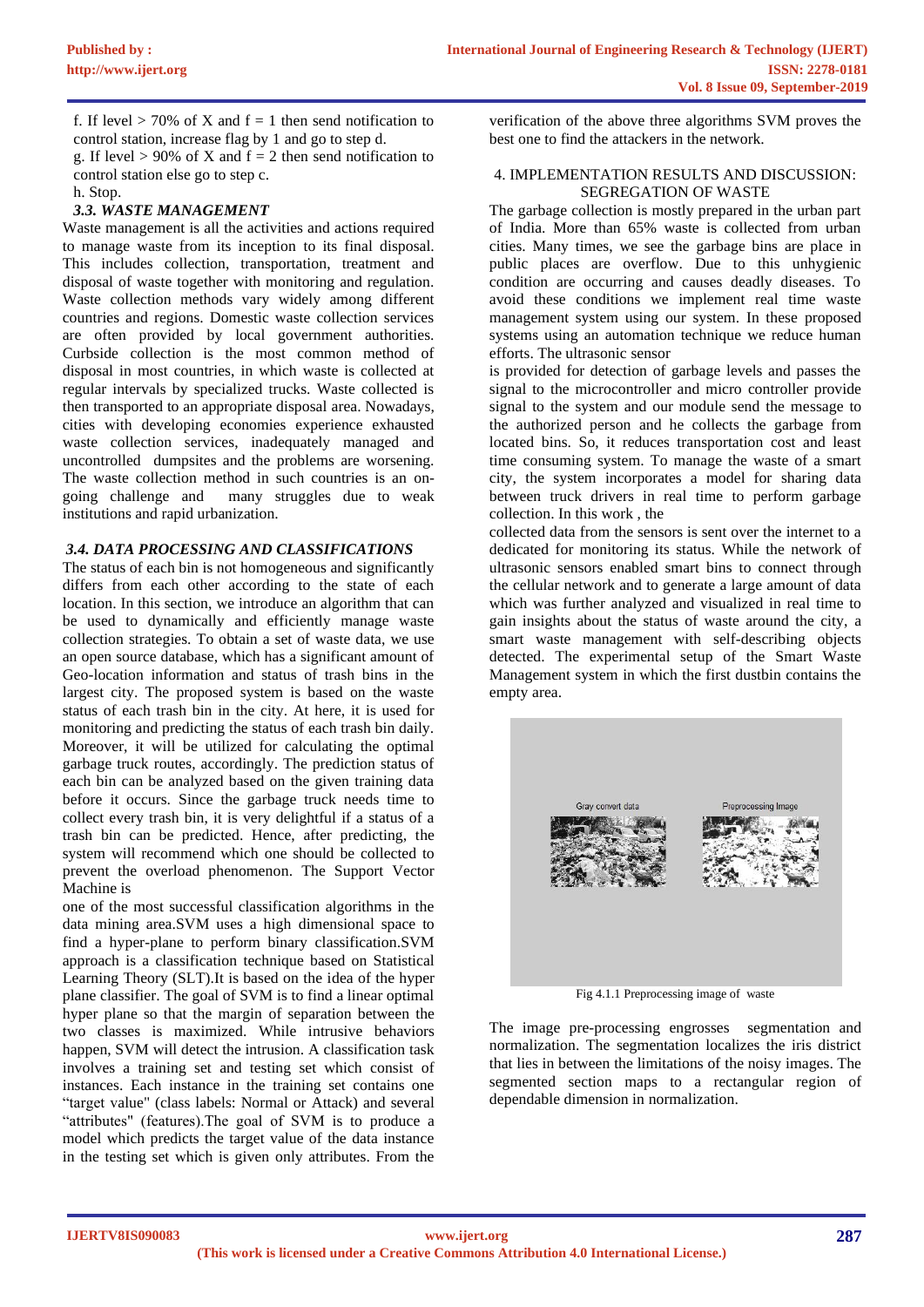

Fig 4.1.2 Segmentation on maps

Image segmentation methods can be classified into three categories: edge-based methods, region based methods, and pixel-based methods. For maps segmentation, two types of segmentation techniques have been adopted in the literature; i.e., region detection methods and boundary detection methods. Mostly, the existing methods are dedicated to specific objects.<br>Decision Boundry due to SVM (linear Kernel)



Fig 4.1.3 Boundary analysis of SVM method

Distinctive strategies have been proposed with the end goal to identify map items. With regards to visual observation, approaches depending on foundation, demonstrating are usually utilized since they permit considering slow enlightenment changes in the scene, by always refreshing the foundation display. Fundamentally, such techniques permit figuring a foundation demonstrate (BG) of the scene, which contains the static articles, and also a frontal area display (FG) of the scene, which contains the map items.



Fig 4.1.4 Hyperplane of 2Dimension

$$
Accuracy = \frac{TP + TN}{TP + FP + FN + TN}
$$
  
\n
$$
Precision \frac{TP}{TP + FP}
$$
  
\n
$$
Recall \frac{TP}{TP + FN}
$$
  
\n
$$
F - Measure = \frac{2 * Precision * Recall}{Precision + Recall}
$$

Here, true positive (TP) and true negative (TN) are the number of pixels correctly labeled as positive (object) class and negative (background) class, respectively. False positive (FP) is the quantity of pixels inaccurately named as question class. Essentially, false negative (FN) is the quantity of pixels initially from question class however not marked so.



Fig 4.1.5 Classification positive and negative classes

#### *4.2. IMPLEMENTATION TOOL*

MATLAB is a programming dialect created by Math Works. It began as a grid programming dialect where direct polynomial math, writing computer programs was basic. It very well may be run both under intuitive sessions and as a clump work. This instructional exercise gives you forcefully a delicate presentation of MATLAB programming dialect. It is intended to give understudies familiarity with MATLAB programming dialect. Issue based MATLAB models have been given in straightforward and simple approach to make your catching on quickly and powerfully. MATLAB (grid lab) is a multi-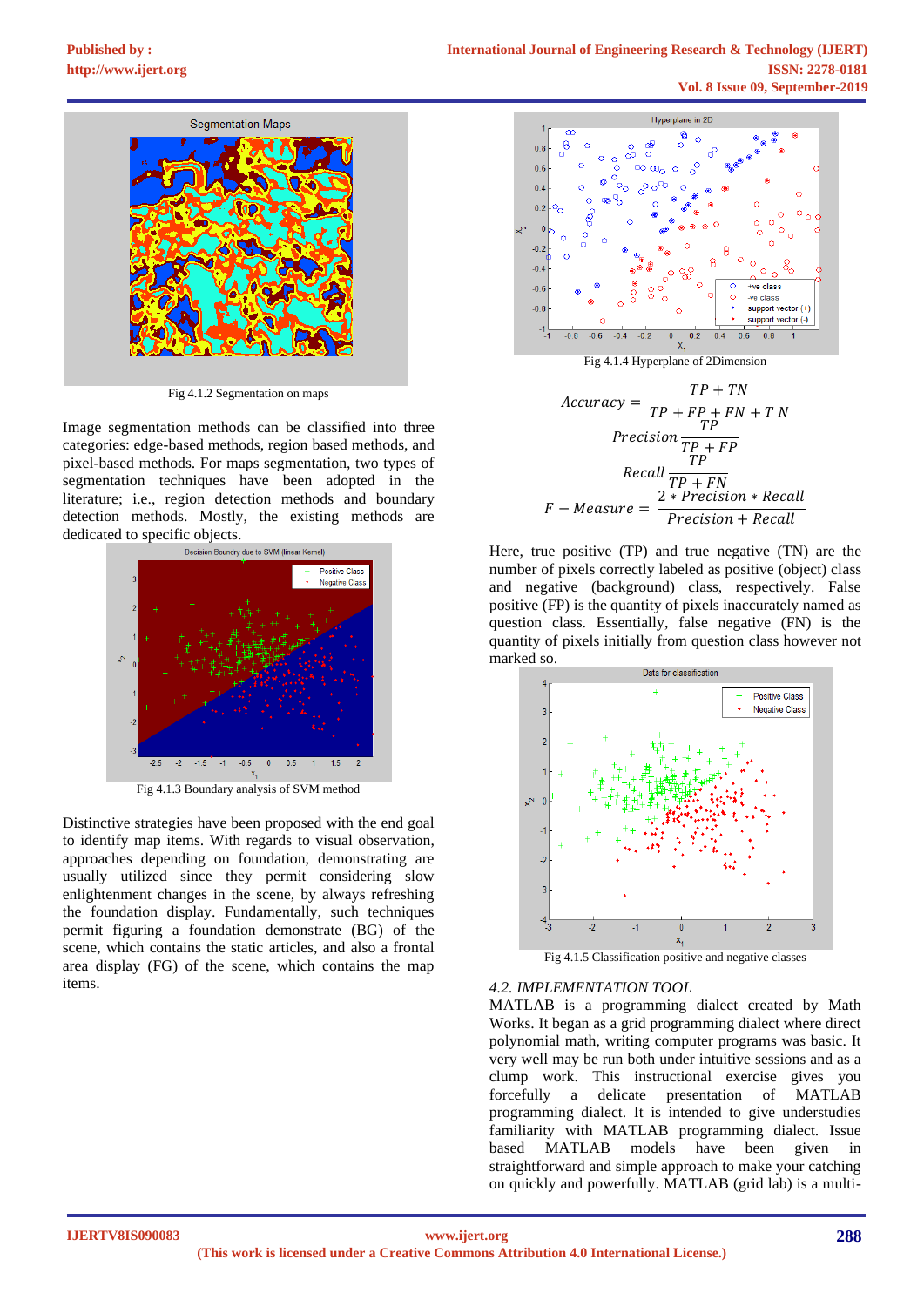# **[Published by :](www.ijert.org)**

worldwide numerical processing condition and restrictive programming dialect created by Math Works. MATLAB was first received by scientists and experts in control building, Little's claim to fame, yet rapidly spread to numerous different species. It is currently additionally utilized in training, specifically the educating of straight variable based math, numerical investigation, and is prominent among researchers engaged with picture handling. MATLAB permits framework controls, plotting of capacities and information, execution of calculations, formation of UIs, and interfacing with projects written in different dialects, including C, C++, C#, Java, Fortran and Python. In spite of the fact that MATLAB is planned principally for numerical processing, a discretionary tool compartment utilizes the MuPAD emblematic motor, enabling access to representative figuring capacities. An extra bundle, Simulink, includes graphical multi-area recreation and model-based structure for dynamic and installed frameworks.







Figure 4.2.4 output for Dustbin 1 Quarter Level



Figure 4.2.5 output for Dustbin 1 Half Level

Figure 4.2.2 Quarter Level for Dustbin 1

**BAGSROB** 

output

**SHOOK A STROP OF A DEA** 

 $\rightarrow$  sample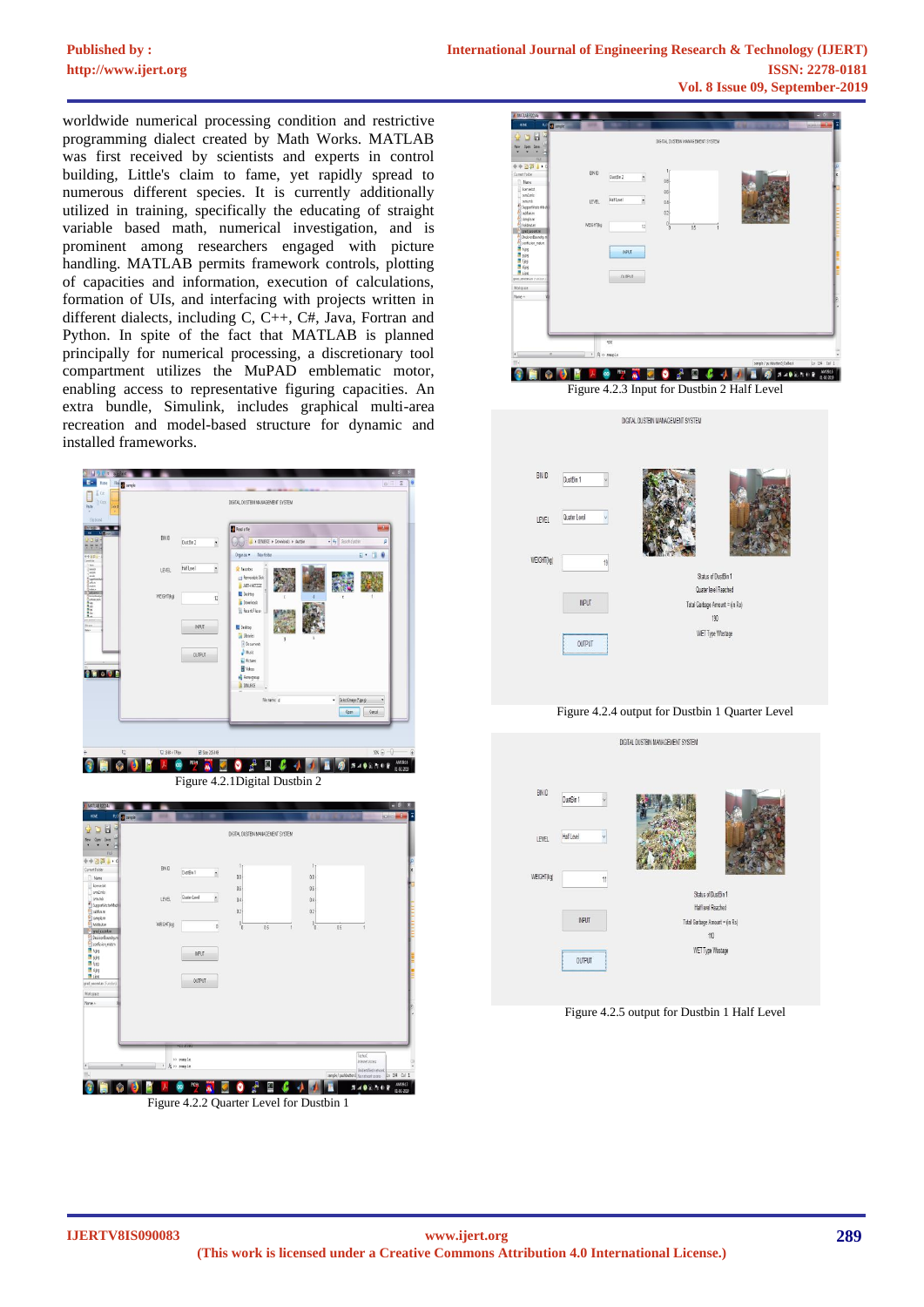

Figure 4.2.5.1.1Interpretation for bin 1

#### 5.CONCLUSSION AND FUTURE WORK

This system has been developed efficiently for avoiding of waste thrown in the public areas. The software used for finding the level of the bins i.e. dustbin 1 and dustbin 2 such as Quarter Level, Half Level and Fill Level. The image shows the amount of organic waste produced and